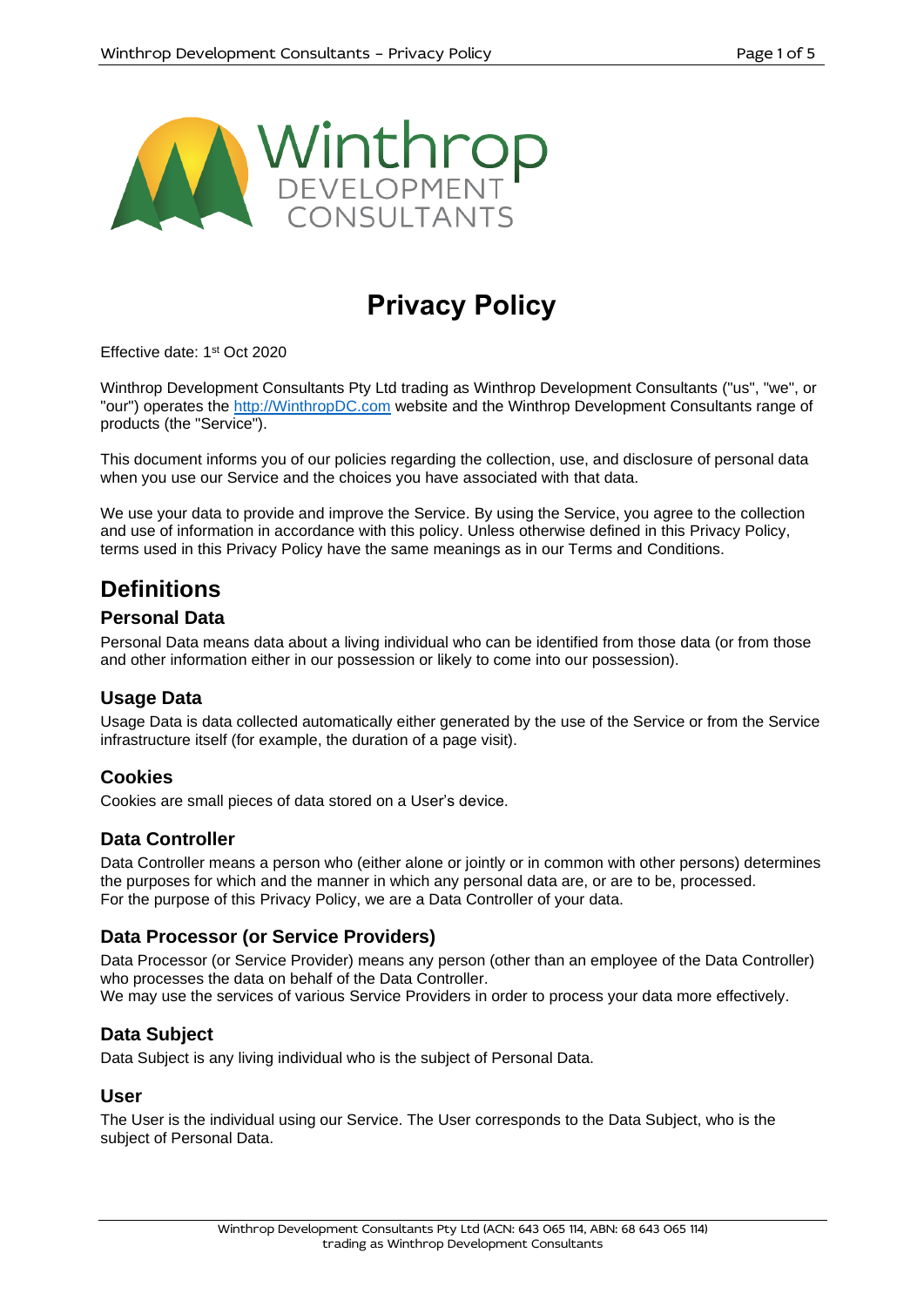### **Information Collection And Use**

We collect several different types of information for various purposes to provide and improve our Service to you.

#### **Types of Data Collected PERSONAL DATA**

While using our Service, we may ask you to provide us with certain personally identifiable information that can be used to contact or identify you ("Personal Data"). Personally identifiable information may include, but is not limited to:

- Email address
- First name and last name
- Phone number
- Address, State, Province, ZIP/Postal code, City
- Cookies and Usage Data

We may use your Personal Data to contact you with newsletters, marketing or promotional materials and other information that may be of interest to you. You may opt out of receiving any, or all, of these communications from us by following the unsubscribe link or instructions provided in any email we send or by contacting us.

#### **USAGE DATA**

We may also collect information that your browser sends whenever you visit our Service or when you access the Service by or through a mobile device ("Usage Data").

This Usage Data may include information such as your computer's Internet Protocol address (e.g. IP address), browser type, browser version, the pages of our Service that you visit, the time and date of your visit, the time spent on those pages, unique device identifiers and other diagnostic data.

When you access the Service by or through a mobile device, this Usage Data may include information such as the type of mobile device you use, your mobile device unique ID, the IP address of your mobile device, your mobile operating system, the type of mobile Internet browser you use, unique device identifiers and other diagnostic data.

#### **TRACKING COOKIES DATA**

We use cookies and similar tracking technologies to track the activity on our Service and hold certain information.

Cookies are files with small amount of data which may include an anonymous unique identifier. Cookies are sent to your browser from a website and stored on your device. Tracking technologies also used are beacons, tags, and scripts to collect and track information and to improve and analyze our Service.

You can instruct your browser to refuse all cookies or to indicate when a cookie is being sent. However, if you do not accept cookies, you may not be able to use some portions of our Service.

Examples of Cookies we use:

- **Session Cookies.** We use Session Cookies to operate our Service.
- **Preference Cookies.** We use Preference Cookies to remember your preferences and various settings.
- **Security Cookies.** We use Security Cookies for security purposes.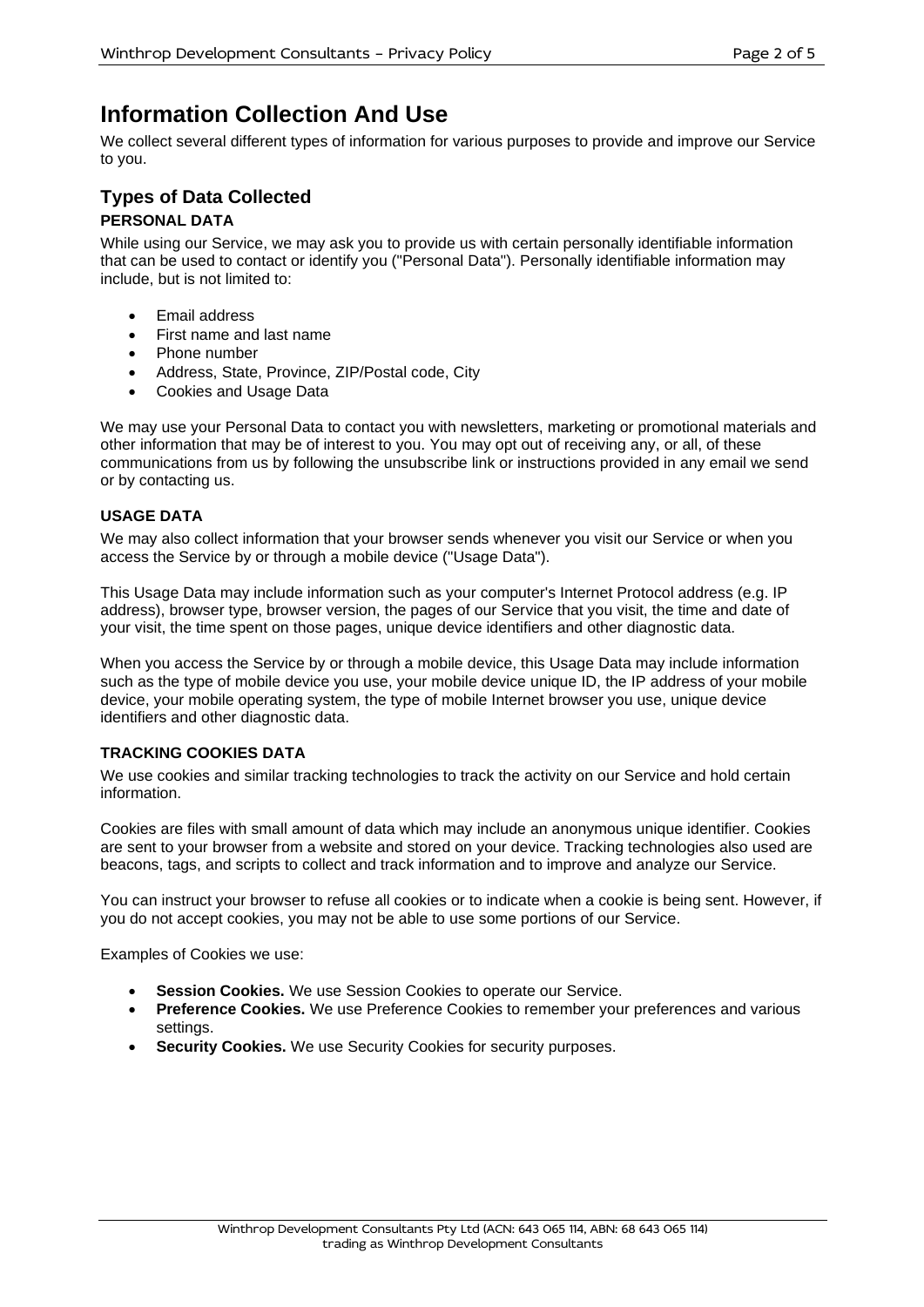### **Use of Data**

Winthrop Development Consultants Pty Ltd uses the collected data for various purposes:

- To provide and maintain our Service
- To notify you about changes to our Service
- To allow you to participate in interactive features of our Service when you choose to do so
- To provide customer support
- To gather analysis or valuable information so that we can improve our Service
- To monitor the usage of our Service
- To detect, prevent and address technical issues
- To provide you with news, special offers and general information about other goods, services and events which we offer that are similar to those that you have already purchased or enquired about unless you have opted not to receive such information

### **Retention of Data**

Winthrop Development Consultants Pty Ltd will retain your Personal Data only for as long as is necessary for the purposes set out in this Privacy Policy. We will retain and use your Personal Data to the extent necessary to comply with our legal obligations (for example, if we are required to retain your data to comply with applicable laws), resolve disputes, and enforce our legal agreements and policies.

Winthrop Development Consultants Pty Ltd will also retain Usage Data for internal analysis purposes. Usage Data is generally retained for a shorter period of time, except when this data is used to strengthen the security or to improve the functionality of our Service, or we are legally obligated to retain this data for longer time periods.

### **Transfer Of Data**

Your information, including Personal Data, may be transferred to — and maintained on — computers located outside of your state, province, country or other governmental jurisdiction where the data protection laws may differ than those from your jurisdiction.

If you are located outside Australia and choose to provide information to us, please note that we transfer the data, including Personal Data, to Australia and process it there.

Your consent to this Privacy Policy followed by your submission of such information represents your agreement to that transfer.

Winthrop Development Consultants Pty Ltd will take all steps reasonably necessary to ensure that your data is treated securely and in accordance with this Privacy Policy and no transfer of your Personal Data will take place to an organization or a country unless there are adequate controls in place including the security of your data and other personal information.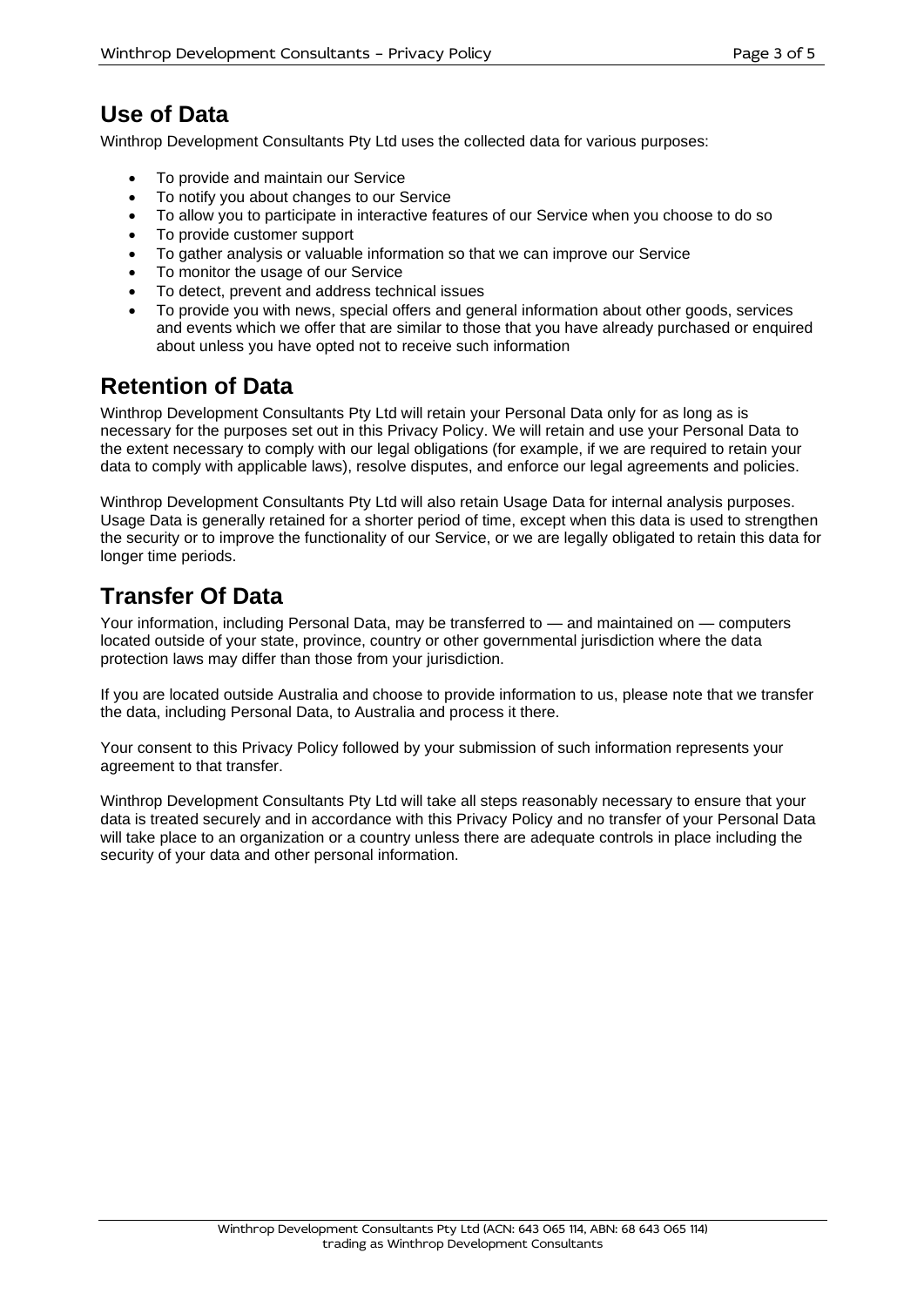### **Disclosure Of Data**

#### **Business Transaction**

If Winthrop Development Consultants Pty Ltd is involved in a merger, acquisition or asset sale, your Personal Data may be transferred. We will provide notice before your Personal Data is transferred and becomes subject to a different Privacy Policy.

#### **Disclosure for Law Enforcement**

Under certain circumstances, Winthrop Development Consultants Pty Ltd may be required to disclose your Personal Data if required to do so by law or in response to valid requests by public authorities (e.g. a court or a government agency).

#### **Legal Requirements**

Winthrop Development Consultants Pty Ltd may disclose your Personal Data in the good faith belief that such action is necessary to:

- To comply with a legal obligation
- To protect and defend the rights or property of Winthrop Development Consultants Pty Ltd
- To prevent or investigate possible wrongdoing in connection with the Service
- To protect the personal safety of users of the Service or the public
- To protect against legal liability

### **Security Of Data**

The security of your data is important to us, but remember that no method of transmission over the Internet, or method of electronic storage is 100% secure. While we strive to use commercially acceptable means to protect your Personal Data, we cannot guarantee its absolute security.

### **"Do Not Track" Signals**

We do not support Do Not Track ("DNT"). Do Not Track is a preference you can set in your web browser to inform websites that you do not want to be tracked.

You can enable or disable Do Not Track by visiting the Preferences or Settings page of your web browser.

### **Your Rights**

Winthrop Development Consultants Pty Ltd aims to take reasonable steps to allow you to correct, amend, delete, or limit the use of your Personal Data.

Whenever made possible, you can update your Personal Data directly within your account settings section. If you are unable to change your Personal Data, please contact us to make the required changes.

If you wish to be informed what Personal Data we hold about you and if you want it to be removed from our systems, please contact us.

In certain circumstances, you have the right:

- To access and receive a copy of the Personal Data we hold about you
- To rectify any Personal Data held about you that is inaccurate
- To request the deletion of Personal Data held about you

You have the right to data portability for the information you provide to Winthrop Development Consultants Pty Ltd. You can request to obtain a copy of your Personal Data in a commonly used electronic format so that you can manage and move it.

Please note that we may ask you to verify your identity before responding to such requests.